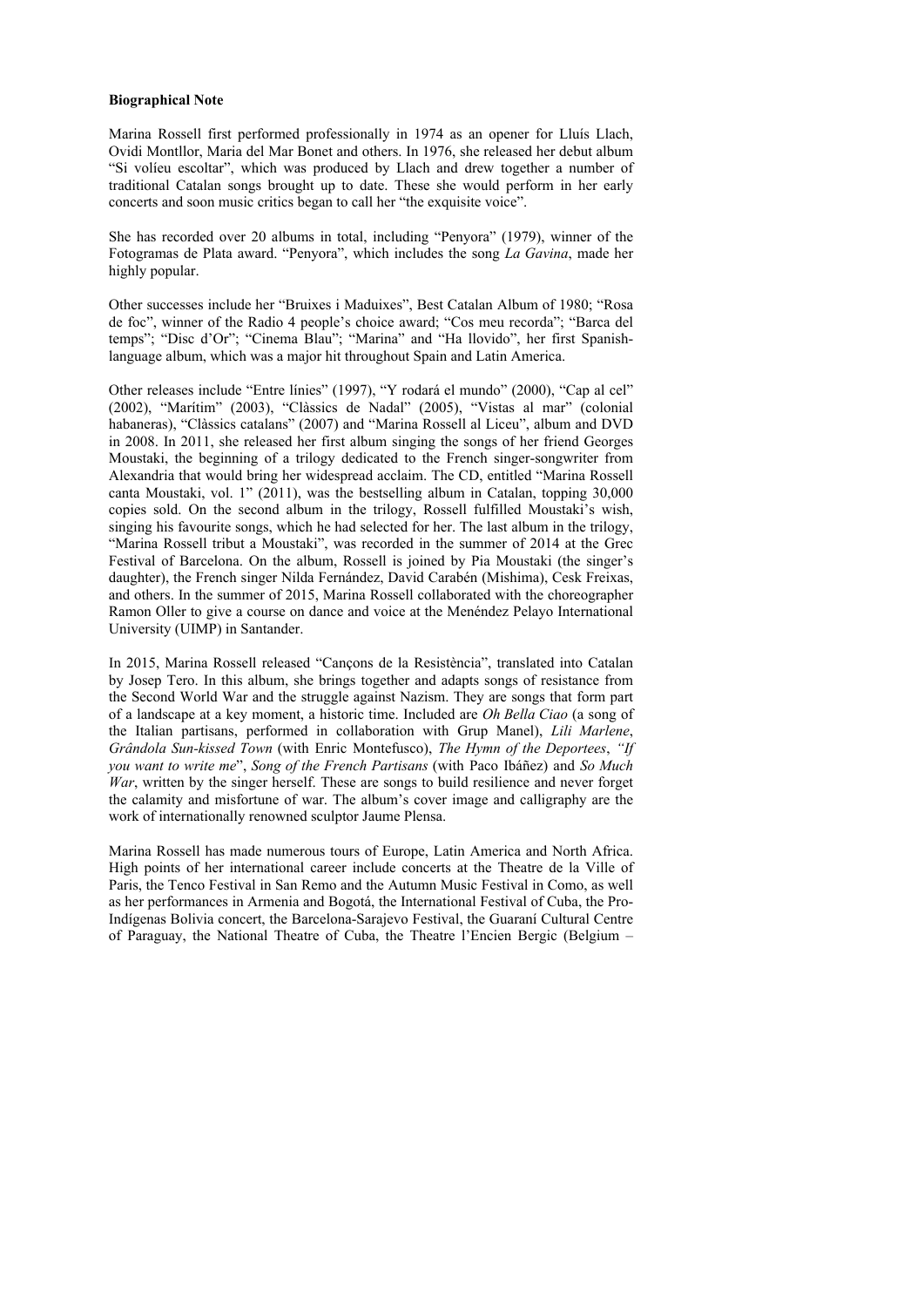Benelux) and the foyer and stage of the Teatro N.D. Ateneo in Buenos Aires. Other major events include her participation at Midem in Cannes (2000) and her many concerts in Barcelona's Palau de la Música. She has sung in the city of La Plata (Buenos Aires, Argentina), Greece, Rome, France, Switzerland, Frankfurt, Santiago de Chile, Guatemala, Algeria, Baghdad, Israel, Palestine, Ciudad Juárez (Mexico), New York and more.

She has collaborated and recorded with many songwriters and performers, most notably Moustaki, Montserrat Caballé, Lila Downs, Miguel Poveda, Angelo Branduardi, Tete Montoliu, L. E. Aute, Carlos Cano, M. Parrot, Santiago Auserón, Paco Ibáñez, Manzanita, Maria del Mar Bonet, Toti Soler, Pedro Guerra, Roger Mas, the multiinstrumentalist Argentine Pedro Aznar, Kepa Junkera, Sergio Godinho, Mishima and Maria Dolores Pradera.

For her civic and social engagement, Marina Rossell has received several prizes, many in recognition of work that extends beyond her art, such as the Cross of Sant Jordi, bestowed on her by the government of Catalonia (1988). She has been named "Distinguished Guest" by the city of La Plata (Argentina, 2007) and she has received the Olof Palme Prize for her support for peace (2007), the Protagonistas Award (2010), the prize of the Spanish Academy of Music for the "Best Traditional Music Album" in 2009, the Enderrock Award for the best production of 2012 for her album "Marina Rossell canta Moustaki" and the Altaveu Award 2013 for lifetime achievement.

# **Marina Rossell: Brief Story of an Exquisite Voice**

#### *Childhood in the countryside*

Marina Rossell was a little girl with dirty knees in Gornal, the small village of Catalonia where she was born. Gornal is in the region of the Penedès, which lies between the sea and the mountains. This was a happy accident for the future singer, who used to run from the threshing floor to the vineyard and from the vineyard to the house, where she would stop in silence and listen to the songs her mother sang while washing the clothes in the basin. Her father was a farmer.

### *Songs were everywhere*

In her childhood as in the childhood of so many others, the local people joined in the festivities of the small church in the village, taking part in processional songs, Catechism classes, Holy Week wearing a mantilla on the head, Christmas carols, and other more light-hearted events like the Caramelles sung at Easter, the Pastorets enacted at Christmas and the dances put on at the annual village fête. There were also more pagan events like the noisy displays of fireworks and firecrackers on summer nights. All of these things played a role in her early musical development.

### *Teenager with a guitar in Barcelona*

Marina, the third of five siblings, decided to leave Gornal when she was only sixteen years old. It was her first act of personal courage with an eye to her future. What she Joel Graham 17/11/15 12:00

**Comment:** Perla, al text català hi ha una errada: cants de *professions*.

Pel que fa a les coses ben catalanes, p.e. les caramelles i els pastorets, he afegit una mica de text per explicar-les.